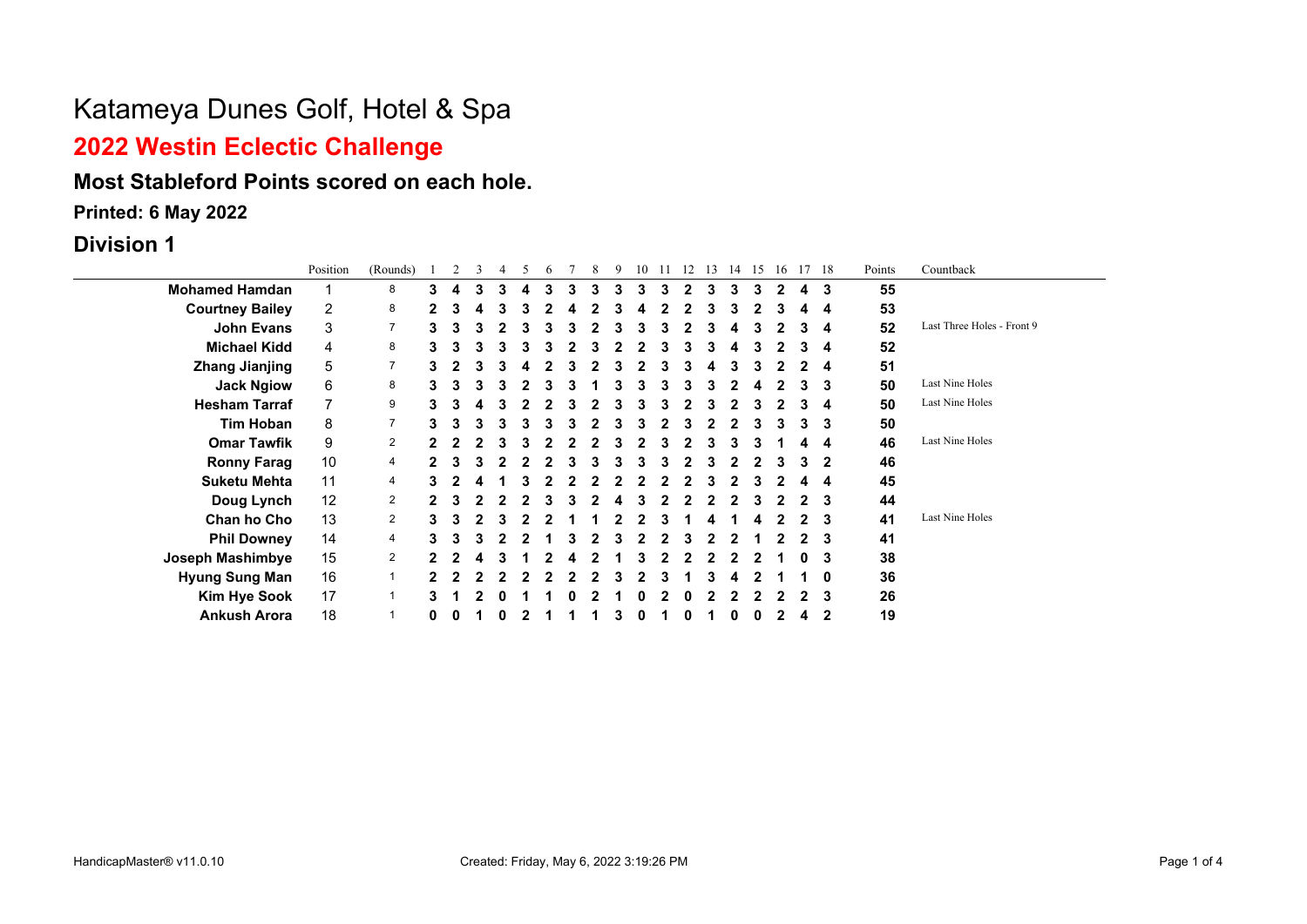## **2022 Westin Eclectic Challenge**

### **Most Stableford Points scored on each hole.**

**Printed: 6 May 2022**

#### **Division 2**

|                           | Position       | (Rounds)       |    |    |   |   |   |   |   |   |   | 10 |   | 12 | 13 | 14 | 15 | 16 | 17 | - 18 | Points | Countback       |
|---------------------------|----------------|----------------|----|----|---|---|---|---|---|---|---|----|---|----|----|----|----|----|----|------|--------|-----------------|
| Du Yibo                   |                | 8              | 3  | 4  | 3 | 3 | з |   | 2 | 4 | З | 2  | З | 4  | 3  | 4  |    | 3  |    | 3    | 56     |                 |
| <b>Lamees Daya</b>        | $\overline{2}$ | 7              | 2  | 3  | 3 | 3 | з | 3 | з | 4 |   | 3  | 3 | 3  | 3  | 3  | 4  | 3  | з  | 3    | 54     | Last Nine Holes |
| <b>Robert Kendall</b>     | 3              | 8              | 4  | 3  | з |   | 3 |   | з | 2 |   |    |   | 3  |    | 4  |    |    |    | 3    | 54     |                 |
| <b>Dhaneshwar Patil</b>   | 4              | 5              | 2  | з. | 2 |   |   |   |   | 3 | 3 | 3  | 3 | 3  | 3  | 3  | 3  | 3  | 3  | 3    | 52     | Last Nine Holes |
| <b>Dezione Davis</b>      | 5              | 8              | 4  |    | з | з |   |   |   |   | 2 | 3  | 3 | 3  | 3  | 3  |    |    |    | 3    | 52     |                 |
| Yoshihide Onoda           | 6              | 9              | 3  |    | 3 |   |   |   | з | 3 |   |    | 4 | 3  |    | 3  |    | з  |    | 3    | 51     |                 |
| <b>Sang Jik Jeong</b>     |                | 2              | 3  |    | 3 | 2 | з | 3 | з | 2 |   | 3  | з | 3  | 2  | 3  |    |    |    | -3   | 47     | Last Nine Holes |
| <b>Sauray Bhuwan</b>      | 8              | 3              | 3. |    | 3 |   |   |   |   |   |   |    |   |    |    |    |    |    |    | 2    | 47     |                 |
| Vaijanath Kulkarni        | 9              | 4              |    |    | з |   |   |   |   | 3 |   |    | 4 |    |    |    |    |    |    | 2    | 43     |                 |
| <b>Christine Dufailly</b> | 10             | $\overline{2}$ | 2. | З. | 3 | з |   |   |   | 2 | 2 |    |   |    |    |    |    | 3  |    | -4   | 42     |                 |
| <b>Kisic Pack</b>         | 11             | $\overline{2}$ | 4  |    | 3 |   |   |   |   | o |   |    |   | 3  |    | 3  |    |    |    | 3    | 41     |                 |
| <b>Mohamed El Afifi</b>   | 12             | $\overline{2}$ | 2. | 3  |   |   |   |   |   | 3 |   |    |   | 3  |    |    |    |    |    | 3    | 40     |                 |
| <b>Kim Kyung Sook</b>     | 13             | $\mathbf{2}$   | 0  |    |   |   |   |   |   |   |   |    |   | 4  |    |    |    |    |    | 2    | 37     |                 |
| <b>Yun Nam Choi</b>       | 14             | $\overline{2}$ | 3  | з  |   |   |   |   | 0 |   |   |    |   | 3  | 3  | 2  | з  |    |    | 3    | 36     |                 |
| <b>Moon Hyesung</b>       | 15             | $\mathbf{2}$   | 4  |    |   |   |   |   |   |   |   |    |   |    | 0  |    |    |    |    | 2    | 33     |                 |
| Lee Kum Ok                | 16             | 1              | 0  |    |   |   |   |   |   |   |   |    |   |    |    |    |    |    |    | 3    | 25     |                 |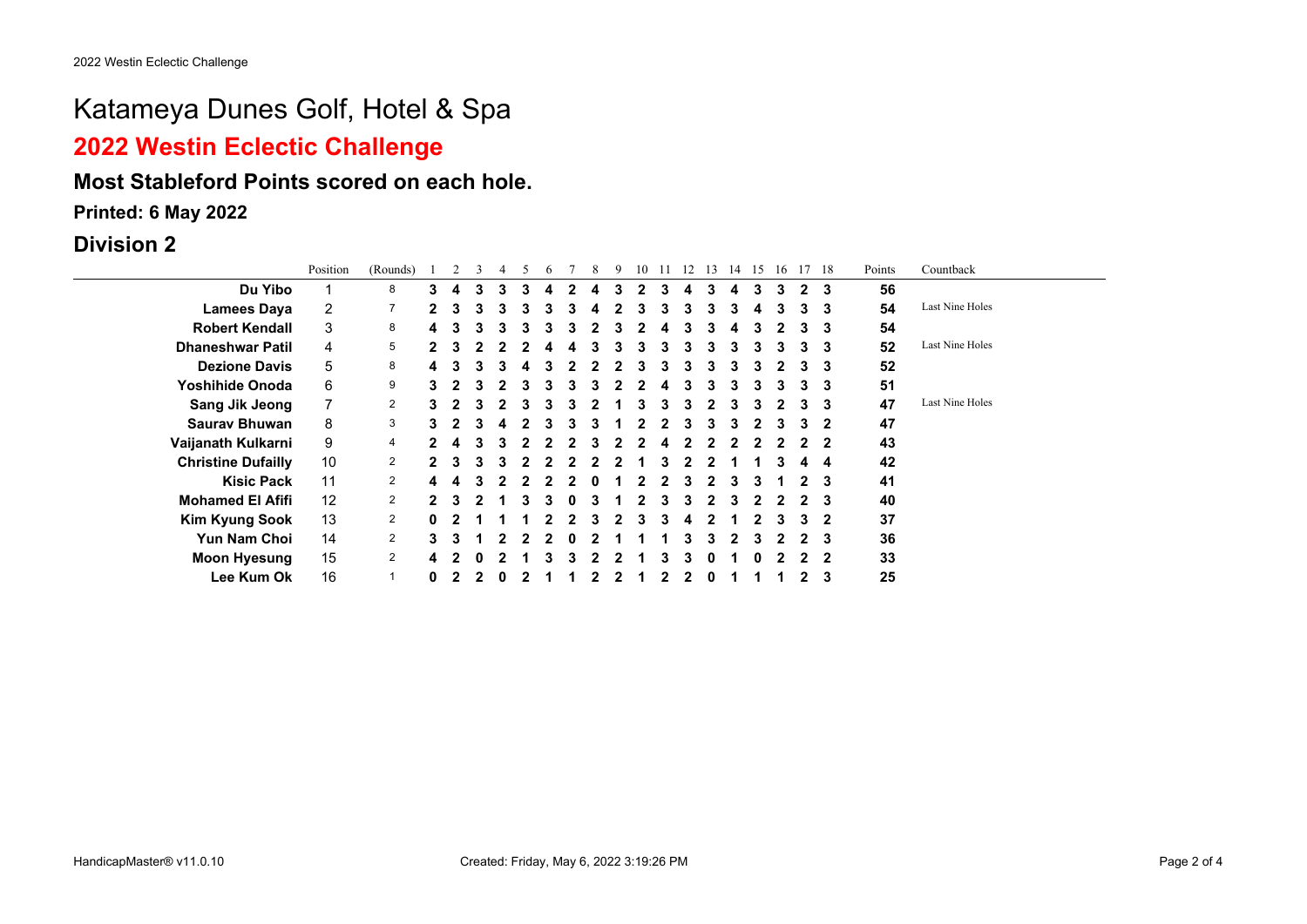### **2022 Westin Eclectic Challenge**

#### **Most Stableford Points scored on each hole.**

**Printed: 6 May 2022**

**Division 3**

|                          | Position     | (Rounds)       |   |                | 3 | 5 | 6 |   | 8 | 9 | 10 | -11 | 12 | 13 | 14 | 15 | 16 | 17 18          | Points | Countback       |
|--------------------------|--------------|----------------|---|----------------|---|---|---|---|---|---|----|-----|----|----|----|----|----|----------------|--------|-----------------|
| <b>Neil Ciano</b>        |              | 5              | 4 | $\overline{2}$ | 5 | 2 | 3 | 3 | 3 |   |    |     |    |    | 3  | 3  | 3  | 3              | 57     |                 |
| <b>Christine Downey</b>  | $\mathbf{2}$ | 8              | 4 |                |   |   |   |   |   |   |    |     |    |    | 3  |    |    | 3              | 54     |                 |
| <b>Yueyang Zhang</b>     | 3            | 9              | 4 |                |   |   |   |   |   |   |    |     |    |    |    |    |    | 3              | 53     |                 |
| Jui Fan                  | 4            | $\overline{7}$ |   |                | 3 |   |   |   |   |   |    |     |    |    | 3  |    | 3  | 3              | 52     | Last Nine Holes |
| Koji Shima               | 5            | $\overline{7}$ | 3 |                | 4 |   |   |   |   |   |    |     |    |    | 4  |    |    | 3              | 52     |                 |
| Sachi Kidd               | 6            | 6              | 4 |                |   |   |   | 3 |   |   |    |     |    |    | 3  | з  |    | 4              | 51     |                 |
| Jian Ying Wu             | 7            | 3              |   |                |   |   |   |   |   |   |    |     |    |    |    |    | 3  | 3              | 50     | Last Nine Holes |
| <b>Michio Hashimoto</b>  | 8            | 7              |   |                |   |   |   |   |   |   |    |     |    |    |    |    |    | 4              | 50     |                 |
| <b>Topply Lubaya</b>     | 9            | $\overline{7}$ | 4 |                |   |   |   |   |   |   |    |     |    |    |    |    |    | 3              | 48     |                 |
| <b>George Cunningham</b> | 10           | 6              |   |                |   |   |   |   |   |   |    |     |    |    | З  |    |    | 3              | 44     | Last Nine Holes |
| <b>Ruma Mehta</b>        | 11           | 3              |   |                |   |   |   |   |   |   |    |     |    |    |    |    |    | 2              | 44     | Last Nine Holes |
| Sun Jae Jeong            | 12           | 2              |   |                |   |   |   |   |   |   |    |     |    |    |    |    |    | 2              | 44     |                 |
| <b>Bharat Shah</b>       | 13           | 4              |   |                |   |   |   |   |   |   |    |     |    |    |    |    |    | 3              | 39     |                 |
| <b>Hee Eom Sang</b>      | 14           | $\mathbf 1$    |   |                | 3 |   |   |   |   |   |    |     |    |    |    |    |    | 2              | 38     |                 |
| <b>Suresh Parashar</b>   | 15           | 3              | 4 |                |   |   |   |   |   |   |    |     |    |    |    |    |    | $\overline{2}$ | 36     |                 |
| Nina Shah                | 16           | 3              |   |                |   |   |   | 5 |   |   |    |     |    |    |    |    |    | -2             | 30     |                 |
| Jinwook Hong             | 17           | $\mathbf{1}$   |   |                |   |   |   |   |   |   |    |     |    |    |    |    |    | 1              | 24     | Last Nine Holes |
| <b>Jiyoung Lee</b>       | 18           |                |   |                |   |   |   |   |   |   |    |     |    |    |    |    |    | 1              | 24     |                 |
| <b>Octavio Tripp</b>     | 19           |                | 3 |                |   |   |   |   |   |   |    |     |    |    |    |    | o  | 3              | 17     |                 |

### **Notes:**

Number of scores (holes) analysed for this report was 6,003.

Where a player is placed ahead of the following player in the results, based upon matching scorecards ('Countback'), the 'Countback' column documents the winning section of their scorecard.